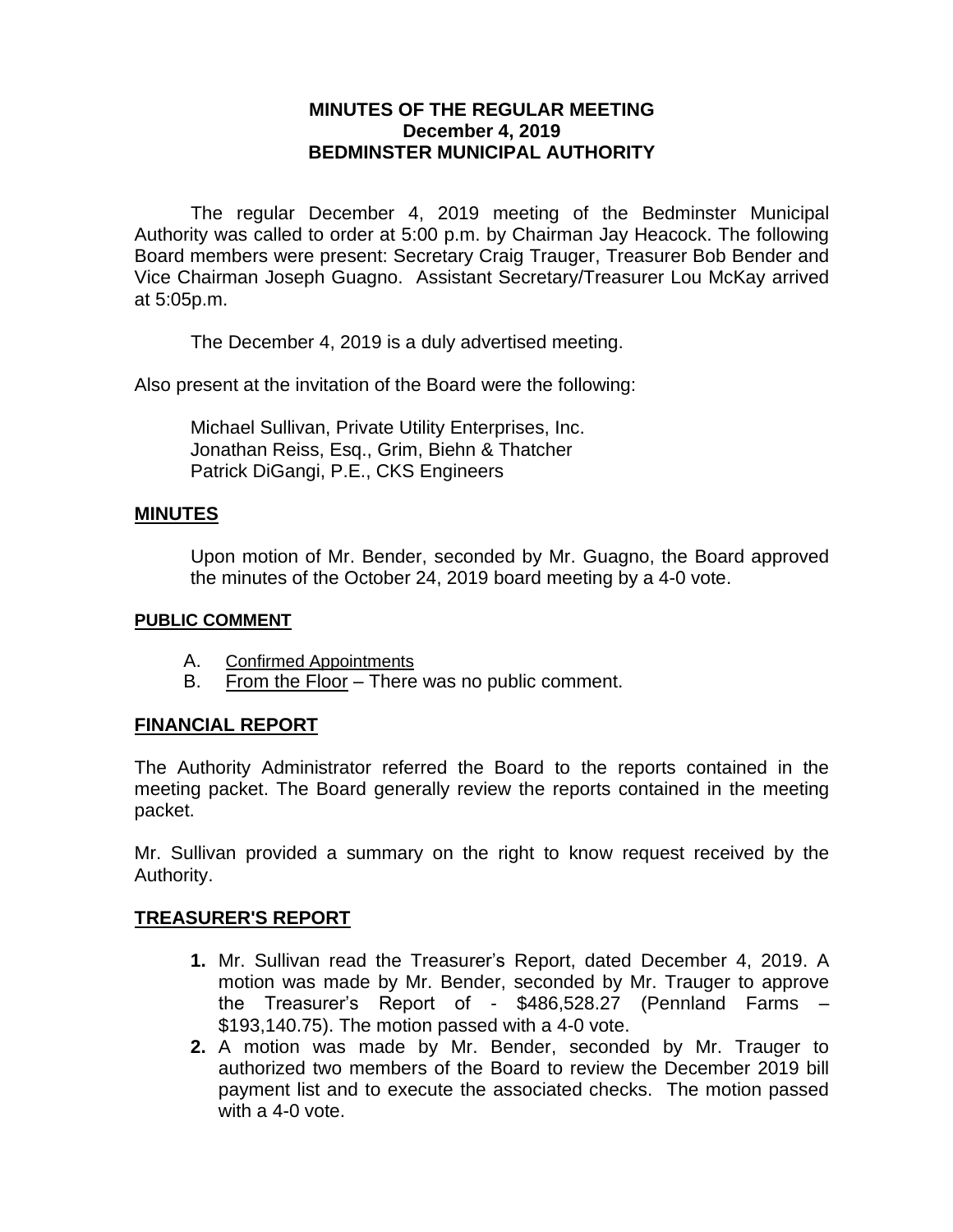## **SOLICITOR'S REPORT**

Mr. Reiss referred the Board to his written report.

Right to Know – Mr. Reiss reviewed the status of the open Right to Know request.

## **ENGINEER'S REPORT**

## **Authority Projects**

The Authority's Engineer generally reviewed the projects within the written engineering report with the Board.

Pennland Farms Lakeside Screen Project – Mr. DiGangi provided an update to the Board.

Sludge Hauling Bid – Mr. DiGangi reviewed the bid tabulation and award of the sludge hauling contract with the Board. A motion was made by Mr. Bender and seconded by Mr. Trauger to approve the low bidder, Franc Environmental five year term with a one year option at \$75 per thousand gallons. The motion passed with a 5-0 vote.

# **Developments**

**Operations Report** – Mr. Sullivan reviewed his report with the Board.

## **AUTHORITY REPORT**

## **General Matters/Administrative/Operations**

Mr. Sullivan reviewed his report with the Board.

2020 Bedminster Municipal Authority Meeting Schedule – A motion was made by Mr. Trauger and seconded by Mr. Guagno to approve the 2020 Bedminster Municipal Authority Meeting Schedule. The motion passed with a 5-0 vote.

2020 Bedminster Municipal Authority Fee Schedule – A motion was made by Mr. Bender and seconded by Mr. Guagno to approve the 2020 Bedminster Municipal Authority Fee Schedule as presented to the Board. The motion passed with a 5-0 vote.